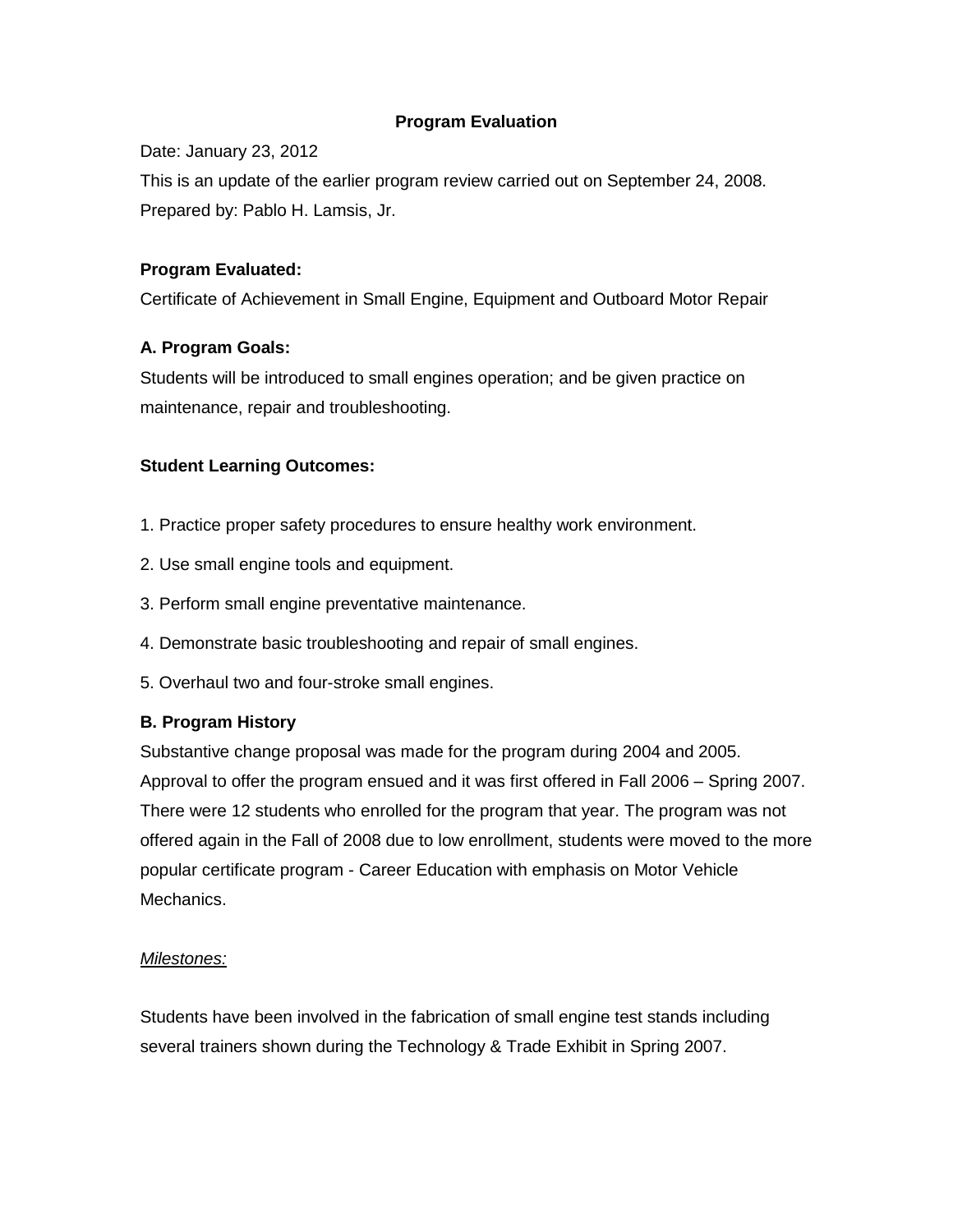## **C. Program Description**

The program was designed to provide training for entry-level work to students interested in becoming small engine repair technician, parts salesman, or providing their own business.

## **D. Program Admission Requirements**

High school graduate or GED certificate holder. Applicants must take the COM-FSM Entrance Test (COMET) and be accepted by the Admissions Board. Acceptance by the Admissions Board is based on the applicant's score on the COMET and other criteria as defined by the Admissions Board.

## **E. Program Certificate Requirements**

*General Education Requirements:* BU 097 Intro to Entrepreneurship (3) ESL 050 Technical English (3) MS 104 Technical Math (4) CA 100 Computer Literacy (3) MS 106 Technical Math (4)

### *Technical Requirements:*

VSM 101 Introduction to Small Engine Repair (4) VSM 102 Fuel, lubrication, carburetor & ignition (4) VSM 103 Engine dismantling, inspection, and assembly (4) VSM 104 Starters, engine maintenance, and troubleshooting (4) VSP 153a Industrial Safety (1.5)

Total requirements: 34.5 credits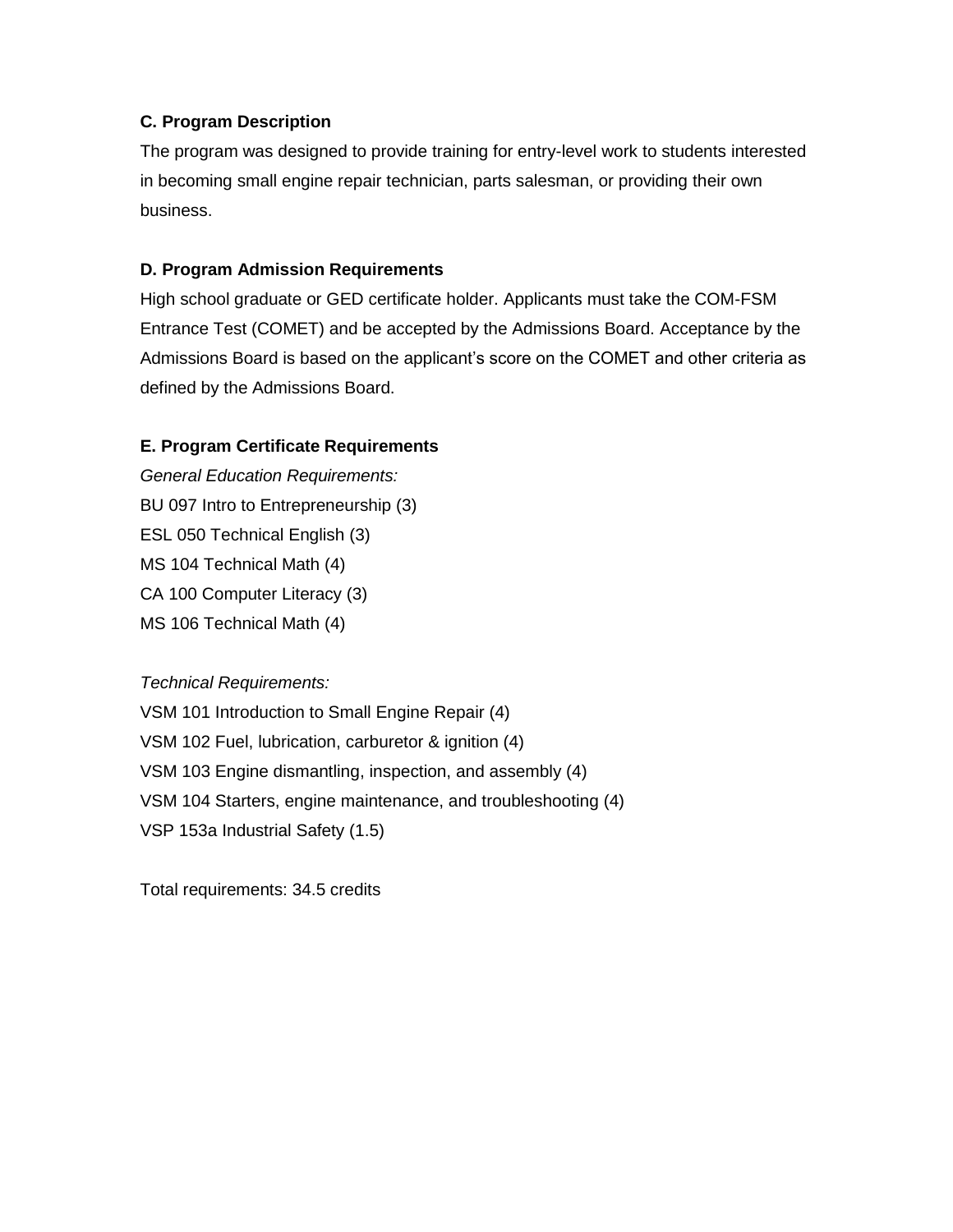## **F. Program Courses and Enrollment**



Source: COM-FSM Student Information System Record Fall 2005 – Spring 2008

# **G. Program Faculty**

The chart below show program faculty, their ranks and degrees for both full time and part time who taught in the program.



Source: COM-FSM Student Information System Record Fall 2005 – Spring 2008

# **H. Program Outcome Analysis**

The following are sets of health indicators data that were collected and analyzed: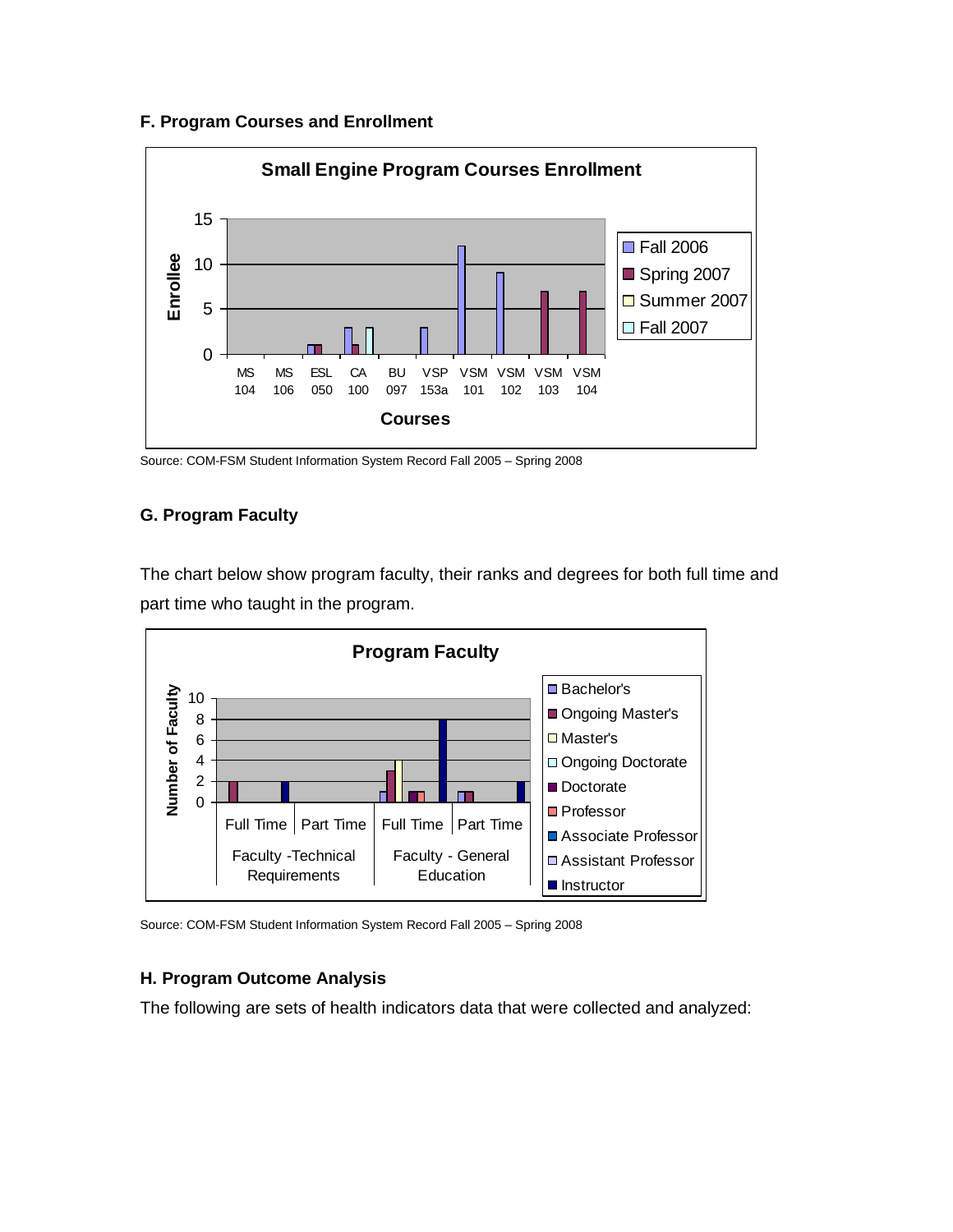

Source: COM-FSM Student Information System Record Fall 2005-Summer 2008

*Note: During Fall 2008, low enrollment number occurred on Small Engine, Equipment and Outboard Motor Repair Program. These enrollees (4) were combined with eleven (11) enrollees of Motor Vehicle Mechanics program making a total of fifteen (15) enrollees.*

## **Graduation Rate:**

As of this writing, out of the 12 students who enrolled in 2006, no student graduated in this program.

## **Average Class Size**

Average class size for the program is 10 students.

## **Students' Seat Cost**

No data collected during the making of this report.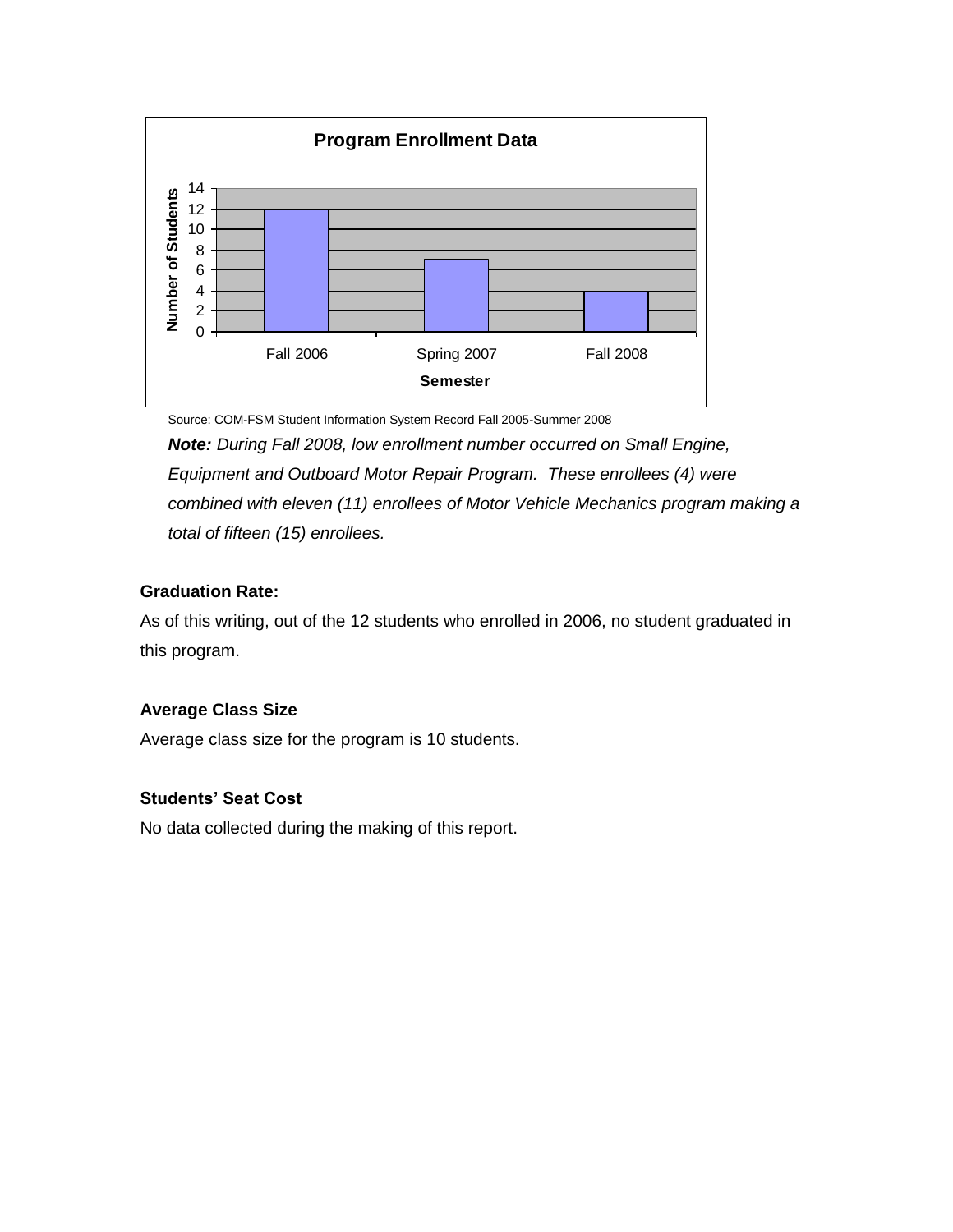#### **Course Completion Rate**



Source: COM-FSM Student Information System Record Fall 2005 – Summer 2008

### **Students' Satisfaction Rate**

Students' satisfaction rate was based on the Student Evaluation record which students filled up and commented every semester. Students were asked to comment or rate the Instructor and course delivery on a five-point scale:  $1 =$  Never;  $2 =$  Rarely; 3= Sometimes; 4= Usually; 5= Always, from the following criteria:

- 1. Keeps regular schedule every class day.
- 2. Shows interest in the subject.
- 3. Gives individual help as needed.
- 4. Avails himself/herself for student conference.
- 5. Welcomes questions, suggestions and discussion from students.
- 6. Shows interest and respect for students.
- 7. Helps the students in meeting individual learning needs.
- 8. Uses classroom lab fully.
- 9. Provides clear directions for assignment and instruction.
- 10. Grades fairly and frequently.
- 11. Makes the purpose of the course clear.
- 12. Talks clearly at an easy-to-follow speed.
- 13. Lessons are well paced with activity as well as lecture.
- 14. Makes the course interesting.
- 15. Textbooks were appropriate and helpful.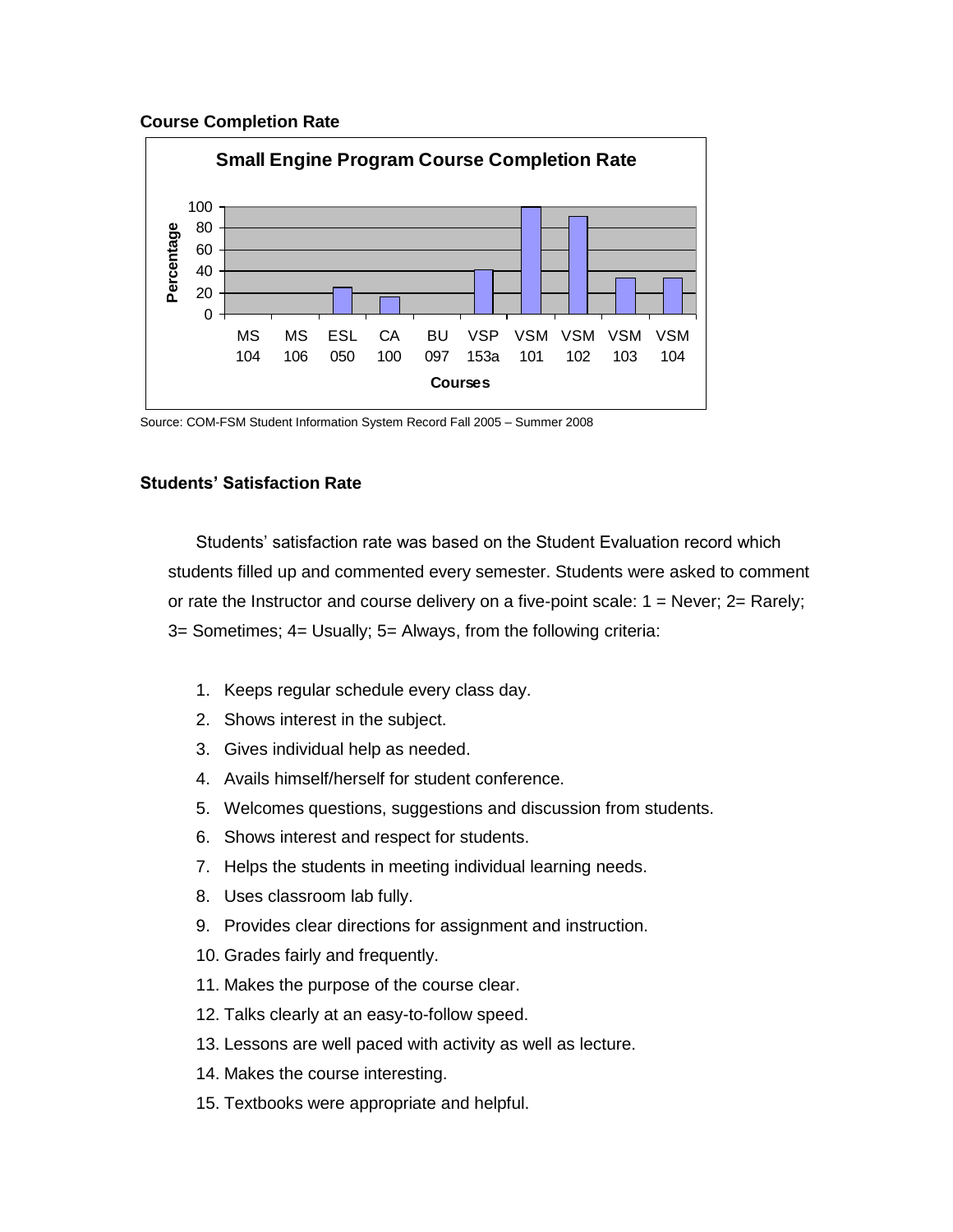

Satisfaction rate for the general education courses are shown on the charts below according to available data.

Source: Student Evaluation Record from Instructional Coordinator's Office COM-FSM, Pohnpei Campus Fall 2005 - Spring 2008



Source: Student Evaluation Record Fall 2005 – Summer 2008

### **Employment Data**

Out of 12 students that enrolled in this program, below are the recent updates on students' employment or advance to further studies: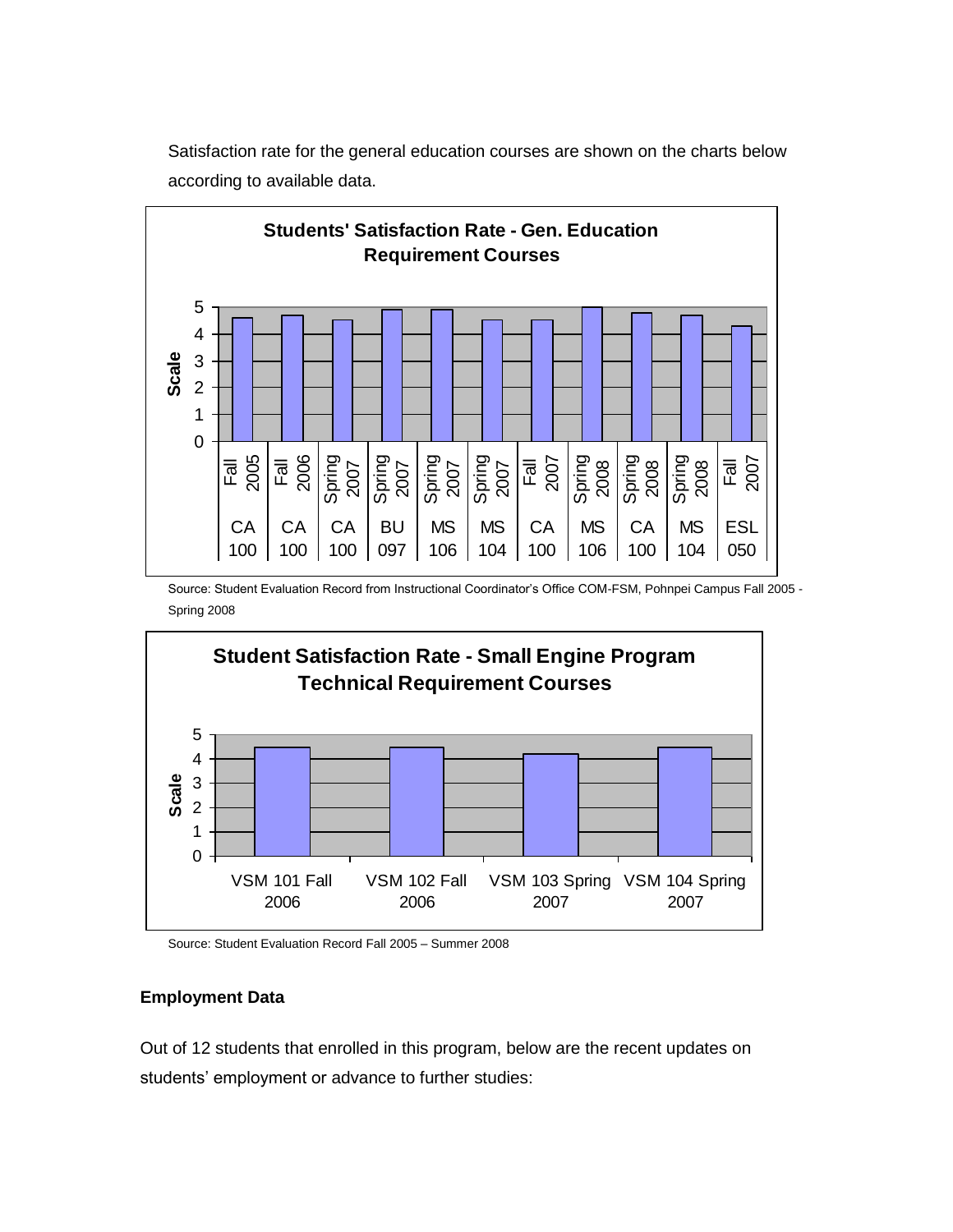- 1 joined the US Military
- 1 put up own business repairing small engines although has not yet graduated.
- 1 employed as a policeman in Pohnpei
- 1 went to the US mainland to find a job.
- 1 pursuing AS degree at COM-FSM, Pohnpei Campus

### **Transfer Rate**

## **8.33%**

Out of twelve (12) students that enrolled in this program in the Fall 2006, one (1) student transferred to AS degree in construction electricity in 2008 after passing the COMET.

## **Program's Student Learning Outcomes**

- 1. Practice proper safety procedures to ensure healthy work environment.
- 2. Use small engine tools and equipment.
- 3. Perform small engine preventative maintenance.
- 4. Demonstrate basic troubleshooting and repair of small engines.
- 5. Overhaul two and four-stroke small engines

## **Students' Learning Outcomes for Program Courses**

VSM 101 Introduction to Small Engine Repair

- 1. Demonstrate an understanding of general workshop rules.
- 2. Demonstrate safety common sense when working with shop equipment and engines.
- 3. Identify hand tools, measuring tools and specialized tools and demonstrate or explain their application and safe use..
- 4. Identify internal combustion engine types and their classification and explain engine power factors.

## VSM 102 Fuel, Lubrication, Carburetor & Ignition

- 1. Explain the types of fuel systems used in small engines.
- 2. Explain what is a gasoline and the other fuels used in small engine operation.
- 3. Describe the function of the lubricating system in a small engine.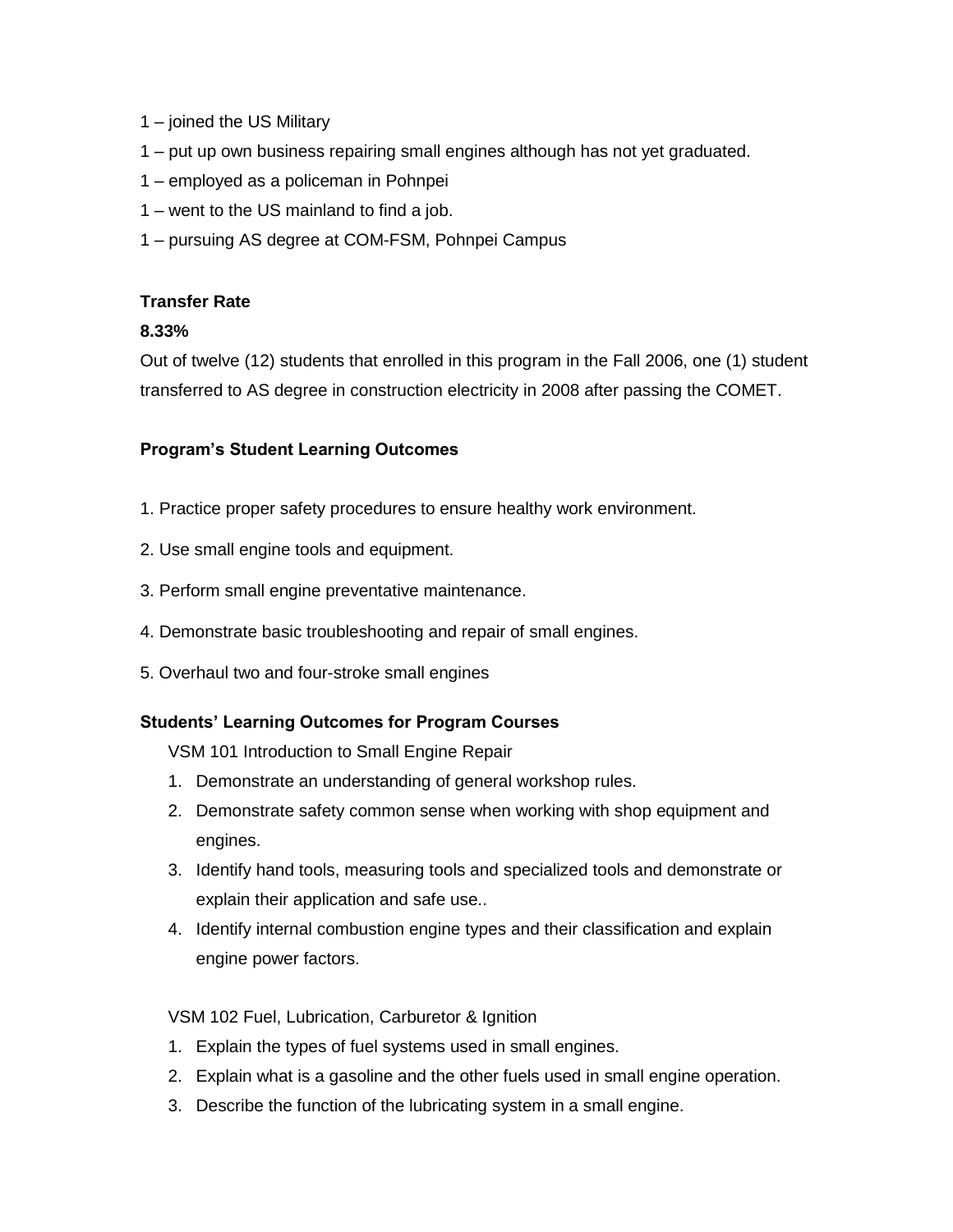- 4. Identify main parts of the carburetor and explain their function.
- 5. Identify ignition components, explain their functions and demonstrate how to perform basic maintenance.

VSM 103 Engine Dismantling, Inspection & Assembly

- 1. Explain the purpose and function of the governor system in a small engine.
- 2. Demonstrate how to carry out engine failure analysis.
- 3. Perform engine disassembly and inspection following teardown procedures.
- 4. Prepare engine parts and carry out assembly operations.

VSM 104 Engine Maintenance & Troubleshooting

- 1. Explain the theory and operation of manual and electrical starters used in small engines.
- 2. Explain what is preventative maintenance and enumerate PM schedules.
- 3. Describe the procedures for off season storage.
- 4. Demonstrate a systematic check sequence and discuss some engine performance problems and remedies.

### **Discussion of Findings**

The above program evaluation has resulted in the following findings:

1. Majority of students entering the program encountered difficulties in passing the course prerequisites and general education course requirements for courses in the program. The chart below show number of students who obtained either a D or F grades and those who withdrawn (W) from the courses.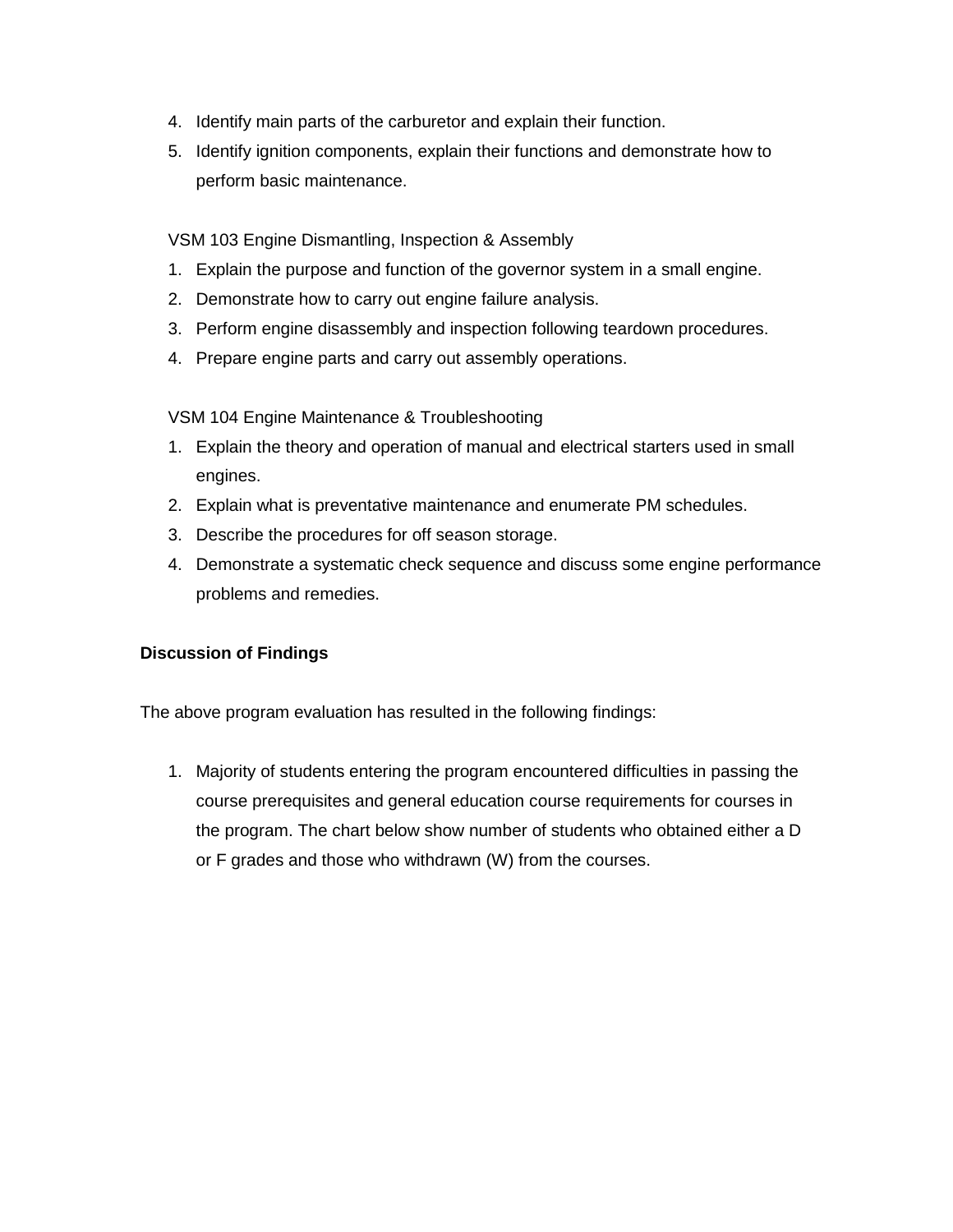

Source: COM-FSM Student Information System Record Fall 2005-Summer 2008

As a result, student numbers are generally high during fall semesters but after obtaining failing grades from general education and prerequisite courses, they either shy away or get financial aid warning or probation and the enrollment number dropped during the spring semester.

According to the SIS data, most of these students who failed the prerequisite courses and general education requirements also failed in the English courses.

#### **Recommendations**

- 1. Students entering the program find difficulty in passing general education requirements of the program. It is suggested to review and modify the courses offered in the program to enable these students to graduate at a specified amount of time considering the renewed financial aid policies and requirements.
- 2. Since the program require more "hands-on" skills, the program should be modified to select only general education courses that are appropriate for certificate level students.
- 3. It is felt that some courses like the BU 097, CA 100, and MS 106 require higher English language proficiency and since majority of students entering this program have low levels of English language, these courses would not be appropriate in the certificate level.